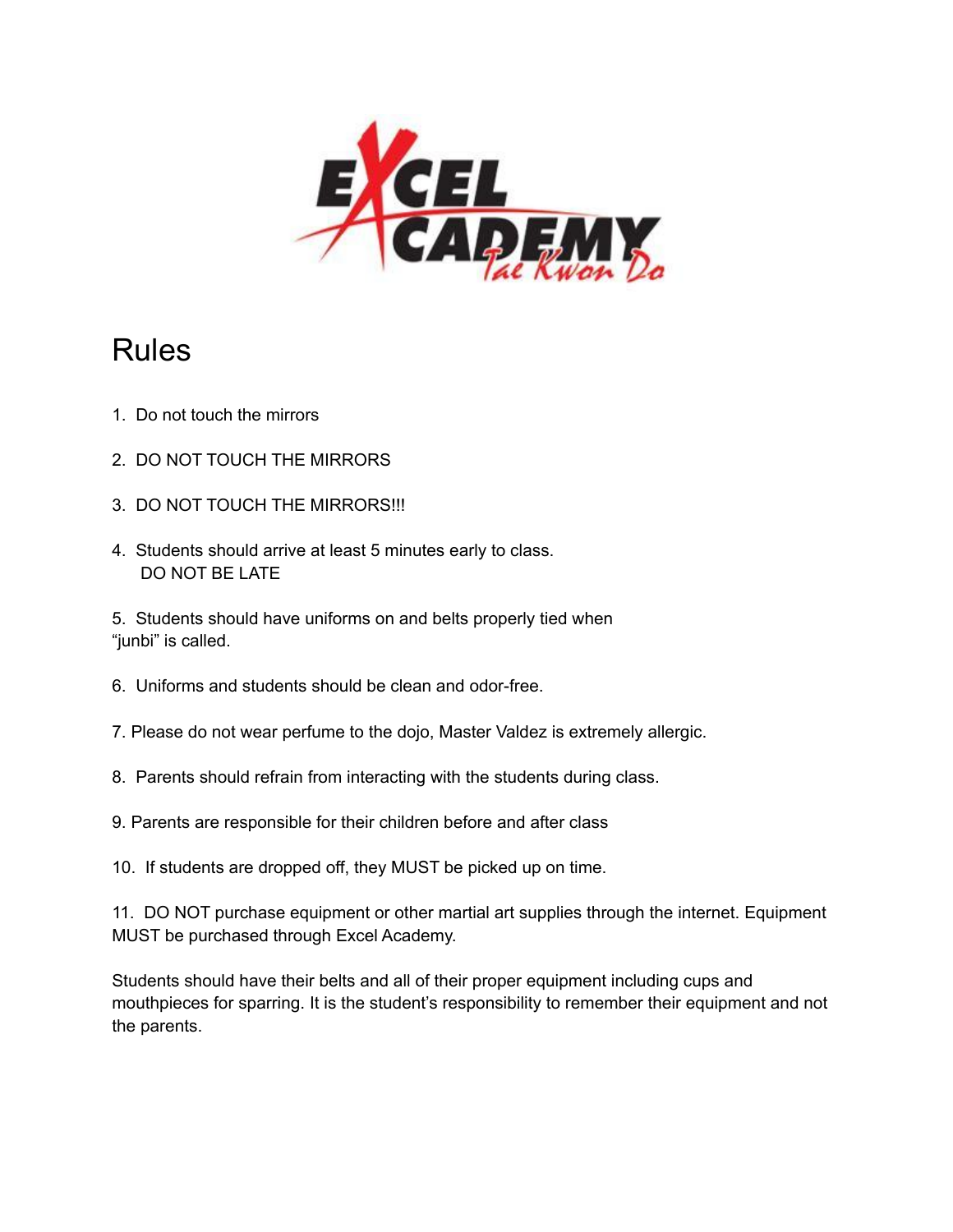12. Parents should only use positive reinforcement with their children and always give constructive criticism. Remember to always mention two things that they did well before giving a critique.

13. Bottles should be emptied and put in the recycling bin and all trash should be thrown away.

- 14. Diapers and organic food should be disposed of outside the school.
- 15. All students must wear an Excel Academy silk screen uniform or tee shirt.

## Exams

Parents are responsible for checking the bulletin board to see if their child is on the test list. The average student should achieve 3 belts per year. Colored belt exams cost \$50 and include a new belt and certificate. Belt tip exams cost \$30 and include colored tips. All students must wear their formal uniform for exams.

# Viewing Classes

Parents are strongly encouraged to watch classes but should refrain from interacting with their children during class. Students are encouraged to bring friends that are interested in the classes.

# Belts

White Belt Gold Belt Orange Belt Green Belt High Green Belt Blue Belt Purple Belt Red Belt 1st Degree Red Poom Belt 1st Degree Poom Black Belt

# Five Levels of Proficiency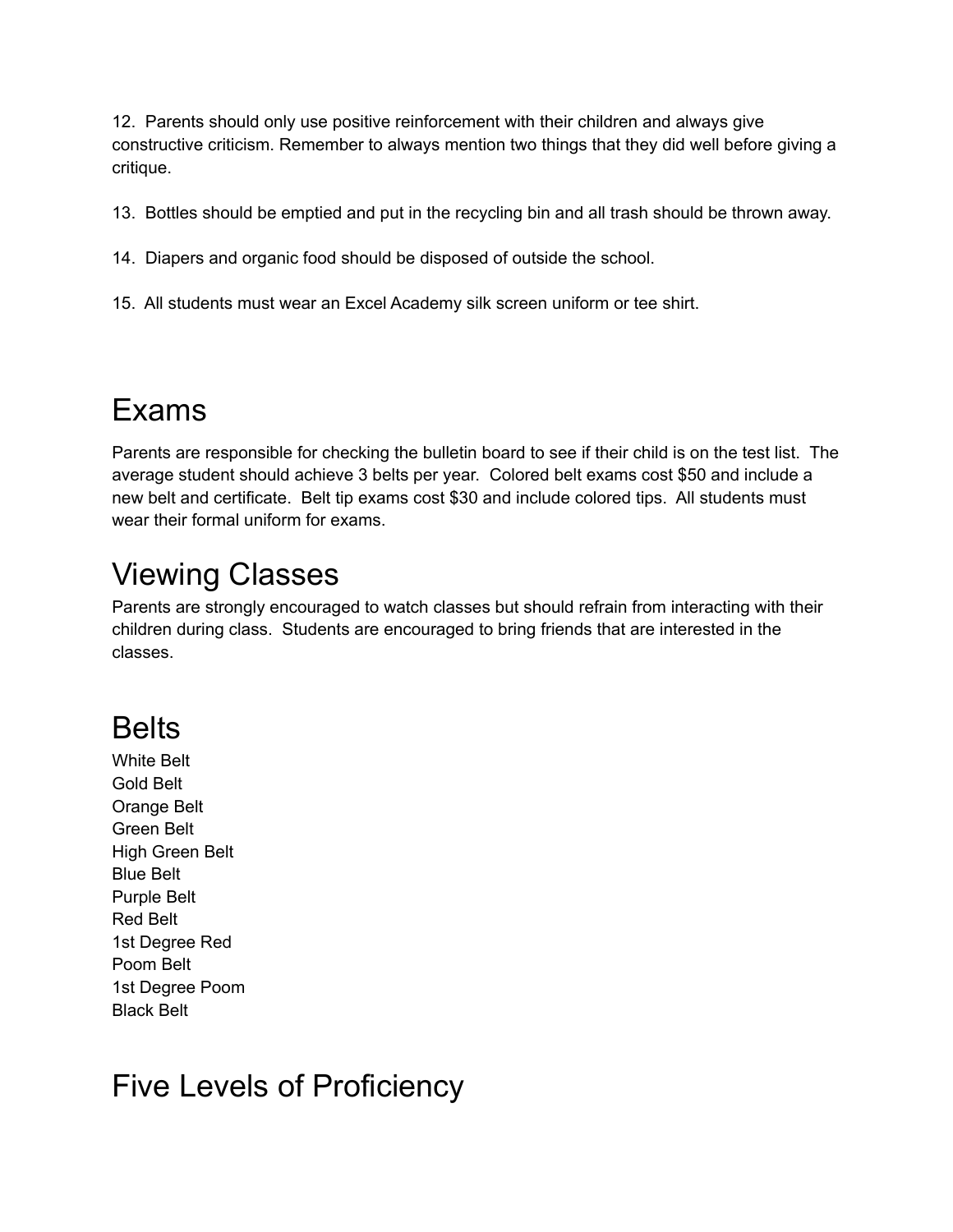Forms Sparring Self-defense **Motivation** Physical Fitness

### Five Tenants

Courtesy:

To promote the spirit of mutual concessions, to be polite to one another, to encourage the sense of justice, to distinguish Instructor from student.

Integrity:

Ability to define right from wrong, and have the conscience, if wrong, to feel guilt.

Perseverance:

A serious student must learn not to be impatient: to continue steadfastly, to persevere.

Self-control:

This tenet is extremely important inside and outside of the Dojo whether conducting one's self in free-sparring or in one's personal affairs. A loss of one's self-control can prove disastrous to both student and opponent.

Indomitable spirit:

A serious student will at all times be modest and honest. If confronted with injustice, he will deal with the belligerence without any fear or hesitation at all, with indomitable spirit, regardless of whosoever and however many the numbers may be.

# **Tournaments**

Excel Academy promotes participation in tournaments. All students are strongly encouraged to participate. Tournament competition improves your martial arts ability. Overcoming fears to participate in martial arts tournaments will improve your self-esteem and prepare you for public speaking.

## Stances:

- Fore Balance: Weight distribution 60% front leg, 40% back leg
- Back Balance: Weight distribution 70% back leg, 30% front leg
- Fighting Stance: Weight distribution 60% back leg, 40% front leg
- Horse Stance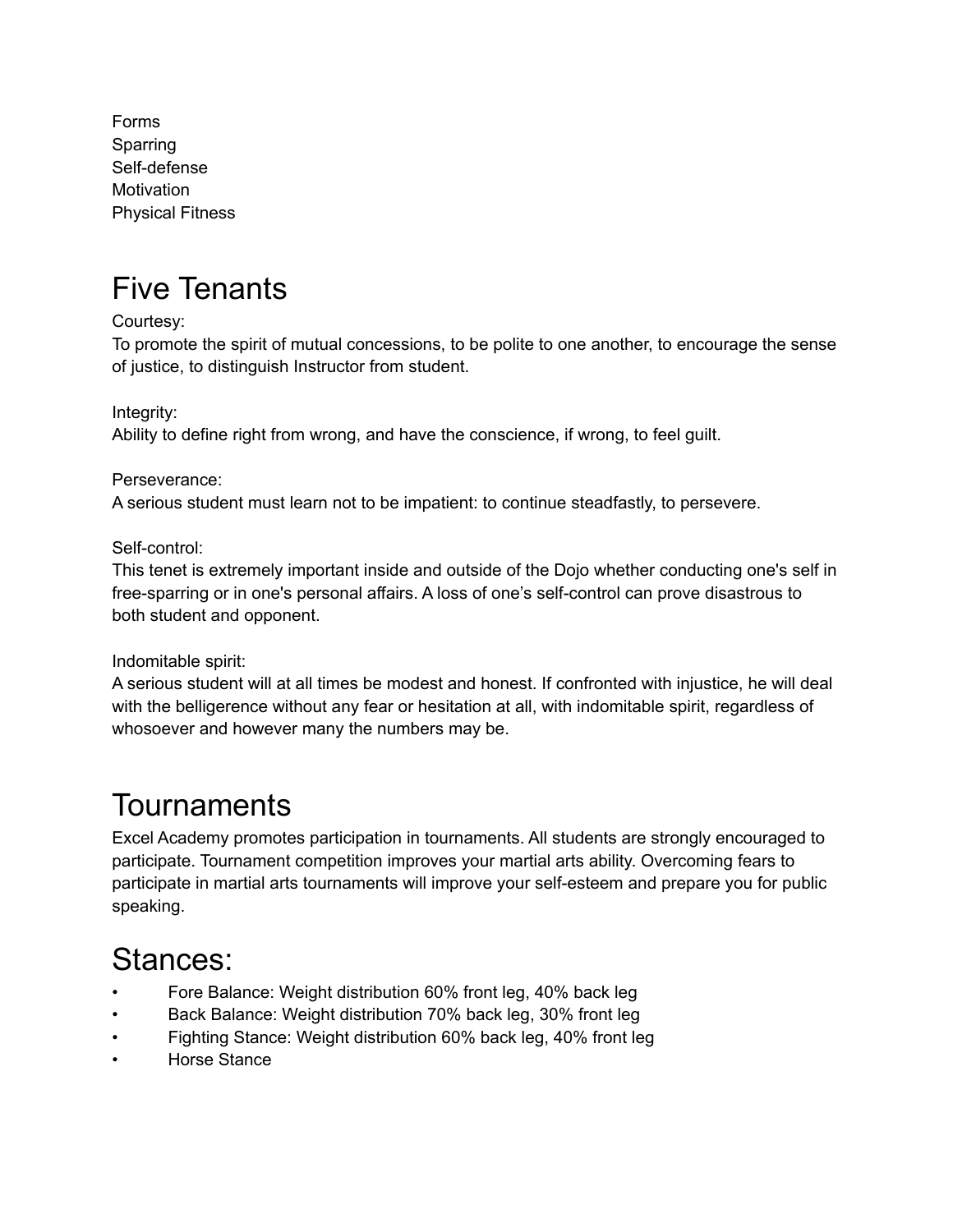# Terms and Definitions

### **All Students**

Junbi-Ready: Standing, feet separated one shoulder width, toes forward, hands with clenched fist forward of the body at belt level separated by one fist-width, back straight, knees slightly bent.

Goman-End: Return to Junbi

Chariot-Attention: From Junbi, bring feet together, left to right, hands move simultaneously to sides

Kyungye-Salute: From Chario, bend forward at the waist 30 degrees, return to chariot, then back to Junbi

Shijack-Begin: Command to execute instructions

Shio-At Ease: Relax, however, maintain present general alignment

Duiro Dora- About Face: Command to turn around

Defensive: Front leg

Offensive: Back leg

### **Seven Traditional Basics-Intermediate & Above**

Jundan Juanjeen: Mid-Advance

Sangsu: Twin Fist

Chukyo Marki: Upper Defense

Arb Cheegee: Fore Hit

Yop Marki: Scooping Block

Sudo: Open Hand or Knife Hand

Yaucjeen: Reverse-Advance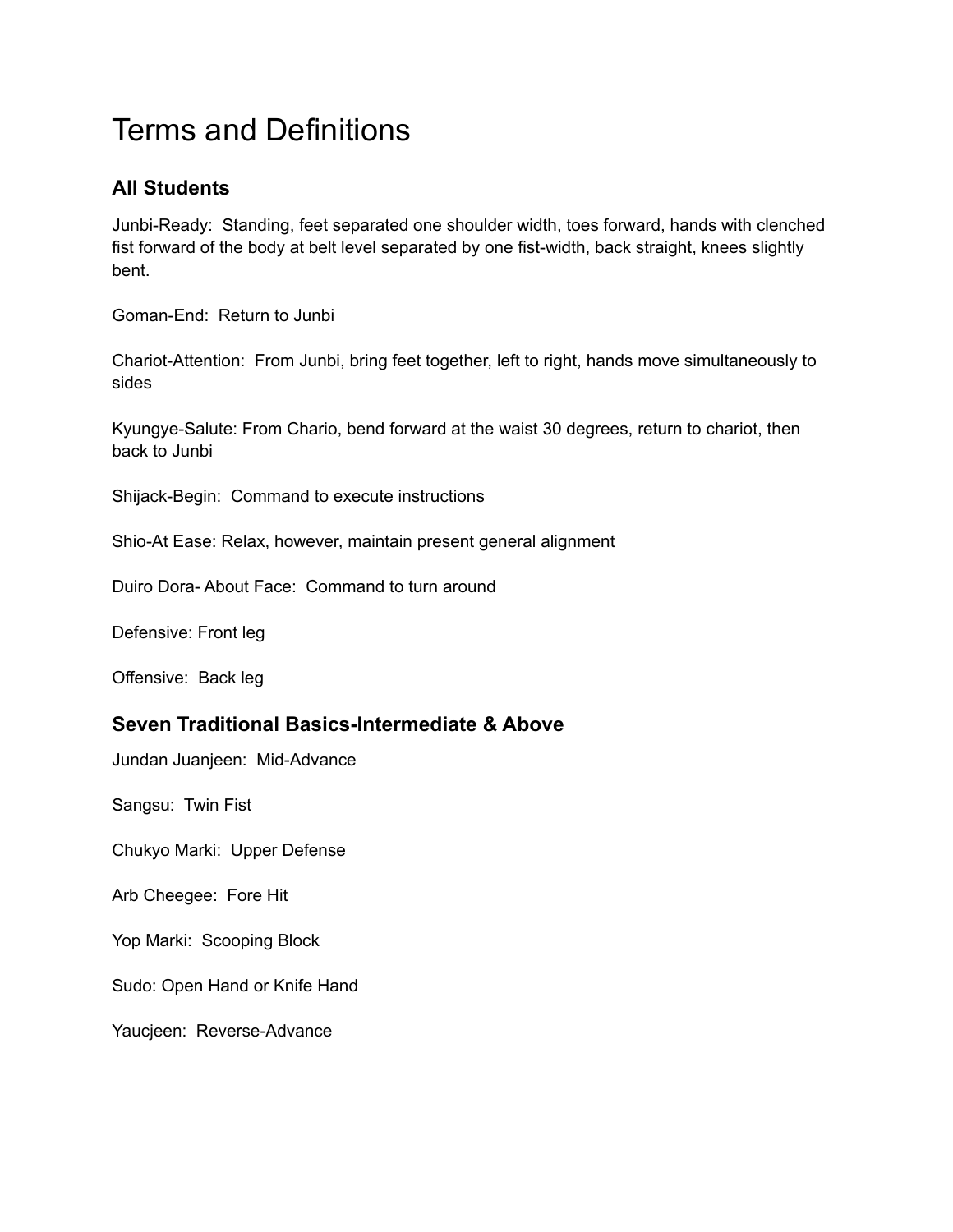# Forms

#### **White Belt**

5 Basic Combinations:

- 1) Jab, cross, back leg front-snap kick
- 2) Slide-up round-house, jab, cross
- 3) Jab, cross, back leg round-house (land in front)
- 4) Slide-up round-house, jab, cross, back leg round-house (land in front)
- 5) Slide-up round-house, touch, defensive side-kick

#### **Gold Belt**

Gold Belt Form

### **Orange Belt**

Orange Belt Form

#### **Green Belt**

Won-Hyo: Named after the noted monk who introduced Buddhism to the Silla Dynasty in 686 A.D.

#### **High Green Belt**

Green Belt Form

#### **Blue Belt**

Yol-Kok: The pseudonym of the great philosopher and scholar, Yi I, who is also known as the "Confucius of Korea." The diagram of this form represents the term "scholar."

Blue Belt-Red Tip Blue Belt Form

#### **Purple Belt**

Chung-Gwen: Named after the patriot, An Chung Gwen. The 32 steps represent the age at which he was martyred in prison in 1910.

Purple Belt-Red Tip Creative Form

#### **Red Belt**

Hwa-Rang: Named after the Hwa-Rang Do youth group originating during the Silla Dynasty about 1350 years ago and becoming one of the driving forces behind the unification of the three kingdoms of Korea.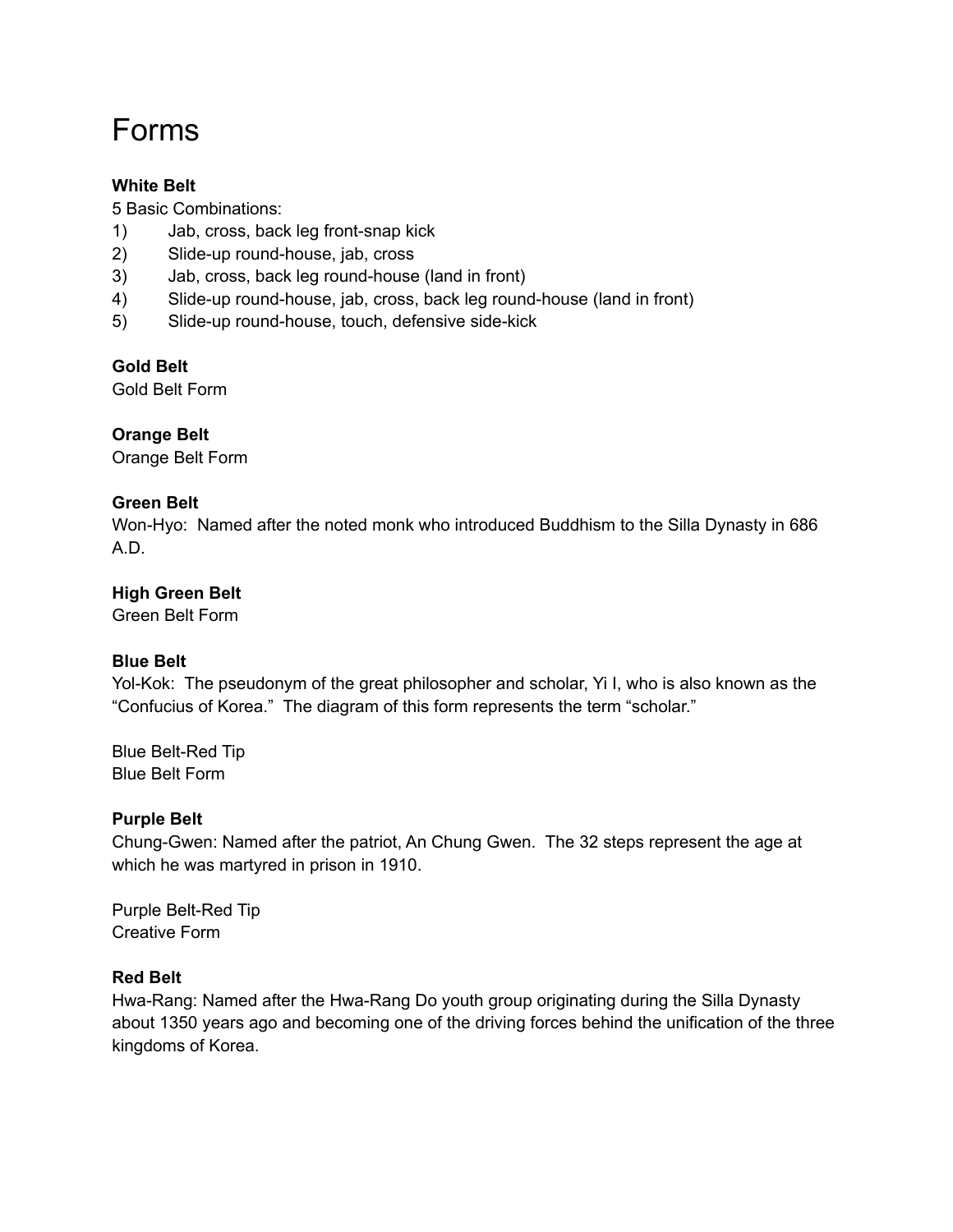At this level students must be capable of assisting in classes and can begin learning the following forms but will not be tested on them until the Black Belt test: Chun-Ji: Heaven and Earth

Tan-Gun: Named after the legendary hero was said to have founded Korea in the year 2334 B.C.

Toe-San: Pseudonym for the great patriot and educator Ahn Ch'ang Ho (1876-1938).

### **1st Degree Red Belt**

Chung Mu: The name of a great Admiral, Yi Sun Sin, of the Yi Dynasty, who was reputed to have invented the first armored battleship in 1592 A.D. The left-hand attack ending the form symbolized his unfortunate death in battle before he was able to demonstrate his complete loyalty to the king.

### **Poom**

Basai: This is originally a Japanese form but is also included here because of its widespread use among Tae Kwon Do practitioners. The name means "To break through the fortress," indicating the power demonstrated in this pattern.

#### **1st Degree Poom**

Chul-Gi: Although this form is Japanese in origin, it is a popular pattern among Korean stylists as well. The name literally means "Iron Horse" (number one), which indicates the force with which the form should be done and the horse stance is used throughout. This form must be completed in exactly 12 seconds.

### **Black Belt**

Fees for Black Belt exams and for degrees are \$200.00

Fees include a customized black belt certificate and an embroidered black belt.

If a candidate has failed their black belt exam, they are eligible to retake the exam in 3 months at no additional charge.

Black Belt Requirements

Excel Academy Students:

- 1) Chun-Ji
- 2) Gold Belt
- 3) Tan-Gun
- 4) Orange Belt
- 5) Toe-San
- 6) Won-Hyo
- 7) High Green
- 8) Yol-Kok
- 9) Blue Belt
- 10) Chung-Gwen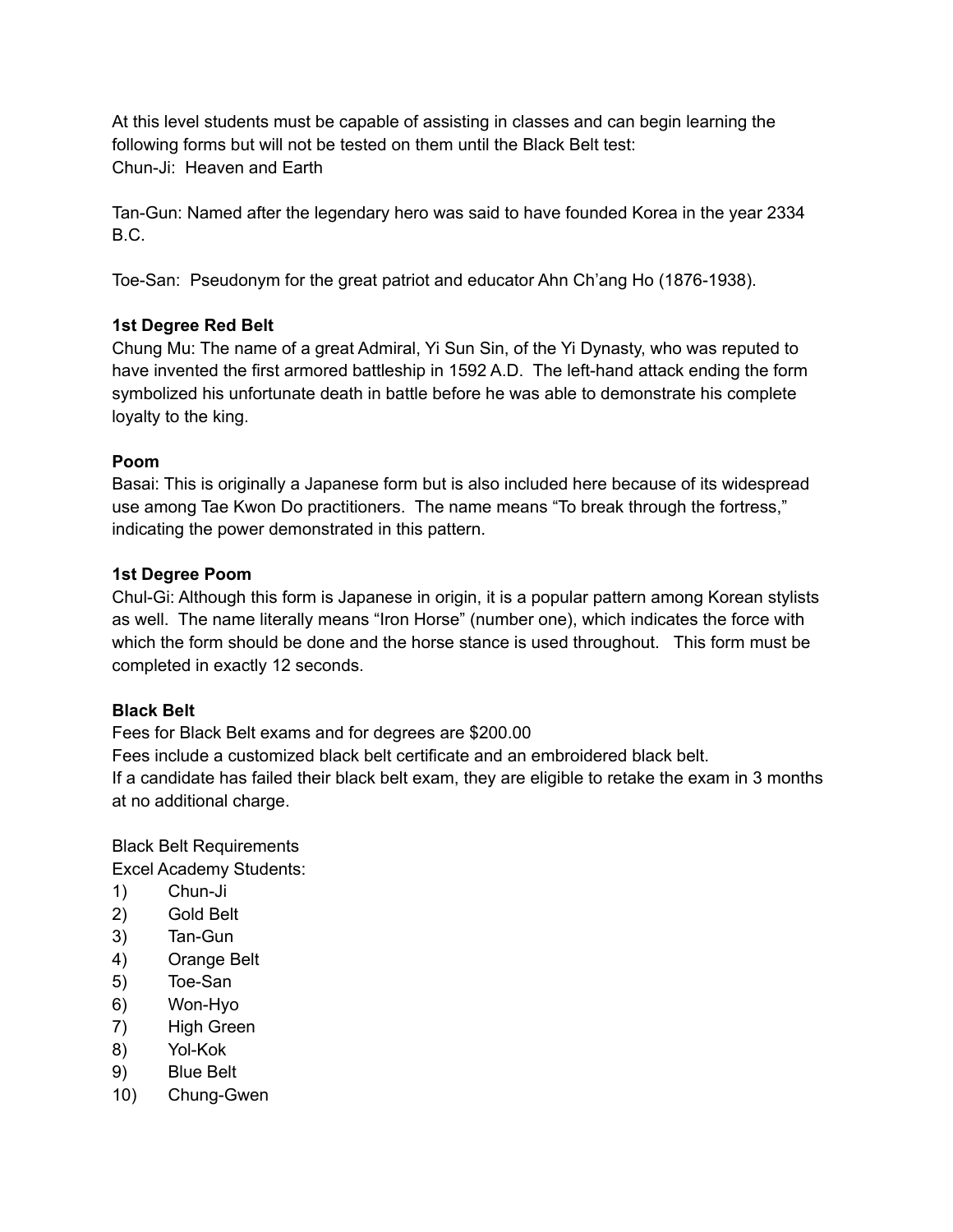- 11) Ti-Gye
- 12) Hwa-Rang
- 13) Chung Mu
- 14) Basai
- 15) Chul-Gi
- 16) New creative form

Non-Excel Academy Candidates

Submit a list and perform all forms required for their colored belts at their school.

All Black Belt Candidates: Demonstrate a creative form Demonstrate at least 5 self-defense moves Show skills in sparring and multiple sparring up to 5 opponents

1st Degree Requirements

In order to be a candidate for 1st degree Black Belt, the student should have a minimum of one year of active training at the Black Belt level.

At this belt exam, the student will demonstrate the entire colored belt curriculum including the 1st-degree black belt forms.

Kwan-Gye Kae-Beck

Show improvement in: Self-defense Sparring Black Belt creative form

#### 2nd Degree Requirements

In order to be a candidate for 2nd degree Black Belt, the student should have a minimum of two years of active training at 1st Degree Black Belt level.

This will be the final exam requiring the entire colored belt curriculum including Po-Un Creative form – candidates may create a new form or use their previous Black Belt creative form.

Show improvement in: Self-defense Sparring

Black Belt creative form

#### 3rd Degree Black Belt and Above

The candidate should be training and instructing actively for a minimum number of years equivalent to the belt degree desired (example: 3 years for 3rd degree, 4 years for 4th degree, etc).

For each degree, a current resume should be submitted with all credentials and awards.